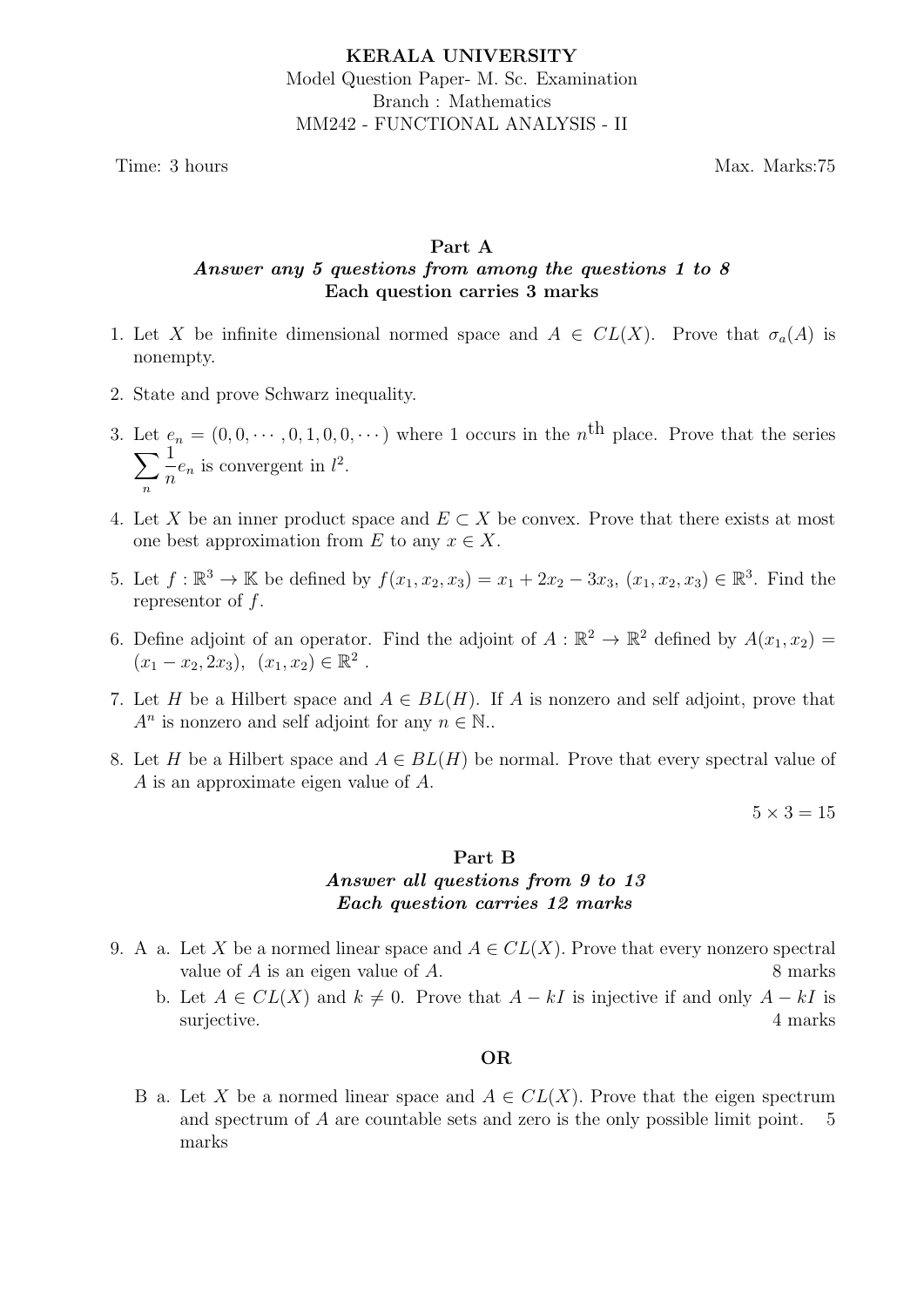- b. Let  $A: l^p \to l^p$  defined by  $A(x_1, x_2, x_3, \dots) = (0, x_1, x_2, x_3, \dots)$ . Check whether A is compact. 4 marks
- c. Prove that every eigen space of a compact operator corresponding to a nonzero eigen value is finite dimensional. 3 marks
- 10. A. a. Let  $H$  be a nonzero Hilbert space. Prove that  $H$  has a countable orthonormal basis if and only if  $H$  is separable.  $\qquad \qquad 8 \text{ marks}$ 
	- b. Let X be an inner product space and  $x, y \in X$ . Prove that x is orthogonal to y if and only if  $||kx + y||^2 = ||kx||^2 + ||y||^2$  for every  $k \in K$ . 4 marks

### OR

- B. a. State and prove Bessel's Inequality. 6 marks
	- b. Let X and Y be inner product spaces. Prove that a linear map  $F: X \to Y$  satisfies  $\langle F(x), F(y)\rangle = \langle x, y\rangle$  for every  $x, y \in X$  if and only if F satisfies  $||F(x)|| = ||x||$  for every  $x \in X$ . 6 marks
- 11. A. a. State and prove Riesz representation theorem. Prove that the Riesz representation theorem may not hold for an incomplete inner product space. 8 marks
	- b. Let  $E$  be a nonempty closed convex subset of a Hilbert space  $H$ . Prove that for each  $x \in H$ , there exists a unique best approximation from E to x. 4 marks

#### OR

B. a. Prove that every Hilbert space is reflexive. 6 marks b. Let  $F$  be a finite dimensional subspace of an inner product space  $X$ . Prove that  $X = F + F^{\perp}.$  $\perp$ . 3 marks

c. Let 
$$
F = \{(x_1, x_2) \in \mathbb{R}^2 : x_1 + 2x_2 = 0\}
$$
. Find  $F^{\perp}$ . 3 marks

- 12. A. a. Let H be a Hilbert space and  $A \in BL(H)$ . Prove that there exists a unique operator  $B \in BL(H)$  such that  $\langle Ax, y \rangle = \langle x, By \rangle$  for every  $x, y \in H$ . 6 marks
	- b. Let  $(A_n)$  be a sequence of operators in  $BL(H)$  such that  $A_n \to A$  as  $n \to \infty$ . If each  $A_n$  is normal then prove that A is also normal. 3 marks
	- c. Let  $A: l^2 \to l^2$  defined by  $A(x_1, x_2, x_3, \dots) = (x_1, \frac{x_2}{2})$ 2  $\frac{x_3}{2}$ 3  $, \dots$ ). Check whether A is self adjoint. 3 marks

#### OR

- B. a. Let H be a Hilbert space and  $A \in BL(H)$  be self adjoint. Prove that  $||A|| = \sup\{|\langle A(x), x\rangle| : x \in H, ||x|| \le 1\}$  6 marks
	- b. Let  $A \in BL(H)$ . Prove that  $R(A) = H$  if and only if  $A^*$  is bounded below. 6 marks
- 13. A. a. Let  $A \in BL(H)$  be a compact operator. Prove that  $A^*$  is compact. 6 marks
	- b. Let H be a Hilbert space and  $A \in BL(H)$ . Prove that the spectrum of A,  $\sigma(A) = \sigma_a(A) \cup \{k : \overline{k} \in \sigma_e(A^*)\}.$ )}. 6 marks